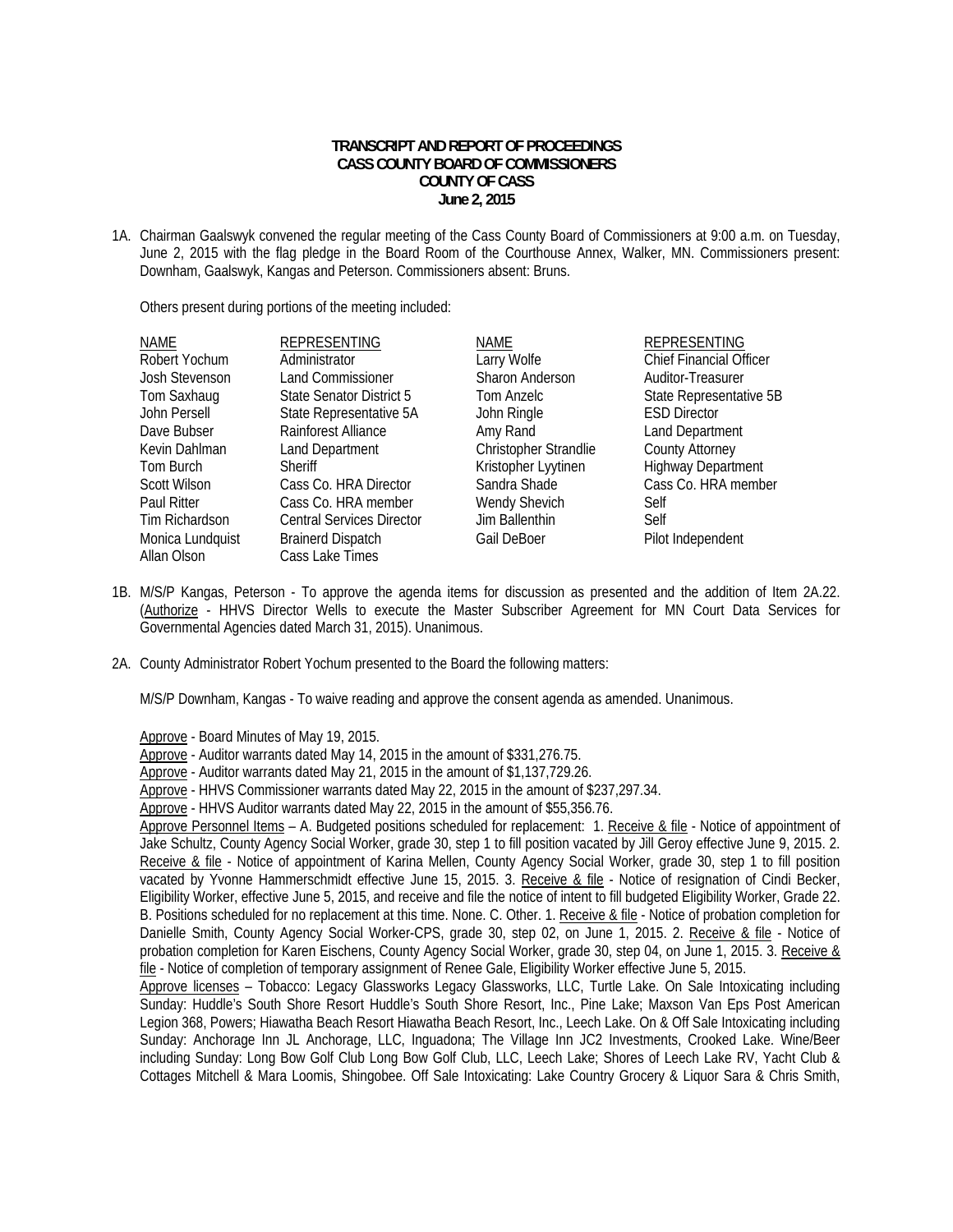Crooked Lake; Y Bottle Shop TGL Corp, Shingobee. Gambling: Remer Vol. Fireman's Relief Assn. @ The Pickled Loon Saloon, Shawn Dickson, Remer Twp.

 Approve - Resolution No. 24-15 Cass County Ski, Snowmobile, & All- Terrain Vehicle GIA Trail assistance for years 2015- 2016.

Commissioner Downham offered Resolution No.24-15 and moved its adoption, Commissioner Kangas seconded: BE IT RESOLVED, that the Board of Commissioners of Cass County, Minnesota, hereby approves applications for the 2015-2016 grant-in-aid assistance for:

Cass County Ski Trails

| $\cdot$ Hiram           |  | Washburn Lake |  |  |  |  |  |
|-------------------------|--|---------------|--|--|--|--|--|
| • Goose Lake            |  | Cut Lake      |  |  |  |  |  |
| Snowmobile Trails       |  |               |  |  |  |  |  |
| $\cdot$ Arctic          |  | Paul Bunyan   |  |  |  |  |  |
| • Aspen                 |  | Pipeline      |  |  |  |  |  |
| • Brush Pilots          |  | Snoway 1      |  |  |  |  |  |
| • Chippewa              |  | Snowsnake     |  |  |  |  |  |
| • Eagle Country         |  | Soo Line      |  |  |  |  |  |
| • Heartland             |  | Triville      |  |  |  |  |  |
| $\cdot$ Hiram           |  | Winnie Loop   |  |  |  |  |  |
| • Lost Girl             |  | Wood Lake     |  |  |  |  |  |
| • Wadena Trail Breakers |  |               |  |  |  |  |  |
| All-Terrain Vehicle     |  |               |  |  |  |  |  |

• Soo Line

• Emily-Outing Trail

Resolution No. 24-15 was adopted by majority vote: Ayes: Downham, Gaalswyk, Kangas, Peterson. Absent: Bruns. Nays: None.

 Approve - Amendment No. 1 additional funds in the amount of \$3,565 to support the Cass County/Leech Lake Wellness Court, CFDA20.608.

 Authorize - Payments to Lucachick Architecture, Inc. (Invoice#LA12303, Invoice#LA12305, Invoice#LA12306) in the total amount of \$3,196.03, Highway Shops (source of funds from Capital Fund – Garages & Capital Outlay Bldgs.).

Receive & file - HHVS Cash Account Balance Comparison and Child Service Costs through April 2015.

 Approve - MOU with AFSCME Local #2195 HHVS Unit Article XXI, Section 21.3 providing participation in the MN State Retirement System Health Care Savings Plan effective June 1, 2015.

 Approve - HHVS purchase of service contract Regional Administrative Agency Cooperative Agreement for Fraud Prevention Investigation Program with Todd County July 1, 2015 through June 30, 2017.

 Appoint - John Warren to the HHVS Advisory Committee (unexpired term of veteran representative Don Fowler ending December 31, 2015).

|              | 2015 Hay Stumpage Bids |                  |                       |          |  |  |
|--------------|------------------------|------------------|-----------------------|----------|--|--|
| <b>TRACT</b> | PERMIT AREA            | <b>MINIMUM</b>   | <b>BIDDER</b>         |          |  |  |
|              | & ACRES                | BID.             | <b>NAME</b>           | BID      |  |  |
|              | 19-134-31 (3ac)        | \$25.00          | Larry Converse        | \$28.00  |  |  |
|              | 1-136-32 (26ac)        | \$78.00 (\$3/ac) | Tony Dumpprope        | \$300.00 |  |  |
|              | 29-138-32 (3ac)        | \$25.00          | Rodney Aker           | \$25.00  |  |  |
|              | 10-140-25 (8ac)        | \$25.00          | <b>Terry Mejdrich</b> | \$25.00  |  |  |

 M/S/P Downham, Kangas - Award 2015 Hay Stumpage Permits: Tract #1 (19-134-31; May Township) to Larry Converse for \$28.00; Tract #2 (1-136-32; Poplar Township) Tony Dumpprope for \$300.00; Tract #3 (29-138-32; McKinley Township) to Rodney Aker for \$25.00; Tract #4 (10-140-25; Smoky Hollow Township) to Terry Mejdrich for \$25.00. Unanimous.

Approve - Resolution No. 25-15 supporting the recommendation of Cass County Health, Human and Veterans Services to approve Medica and UCare as Managed Health Care Organizations (MCO's) providing services in Cass County.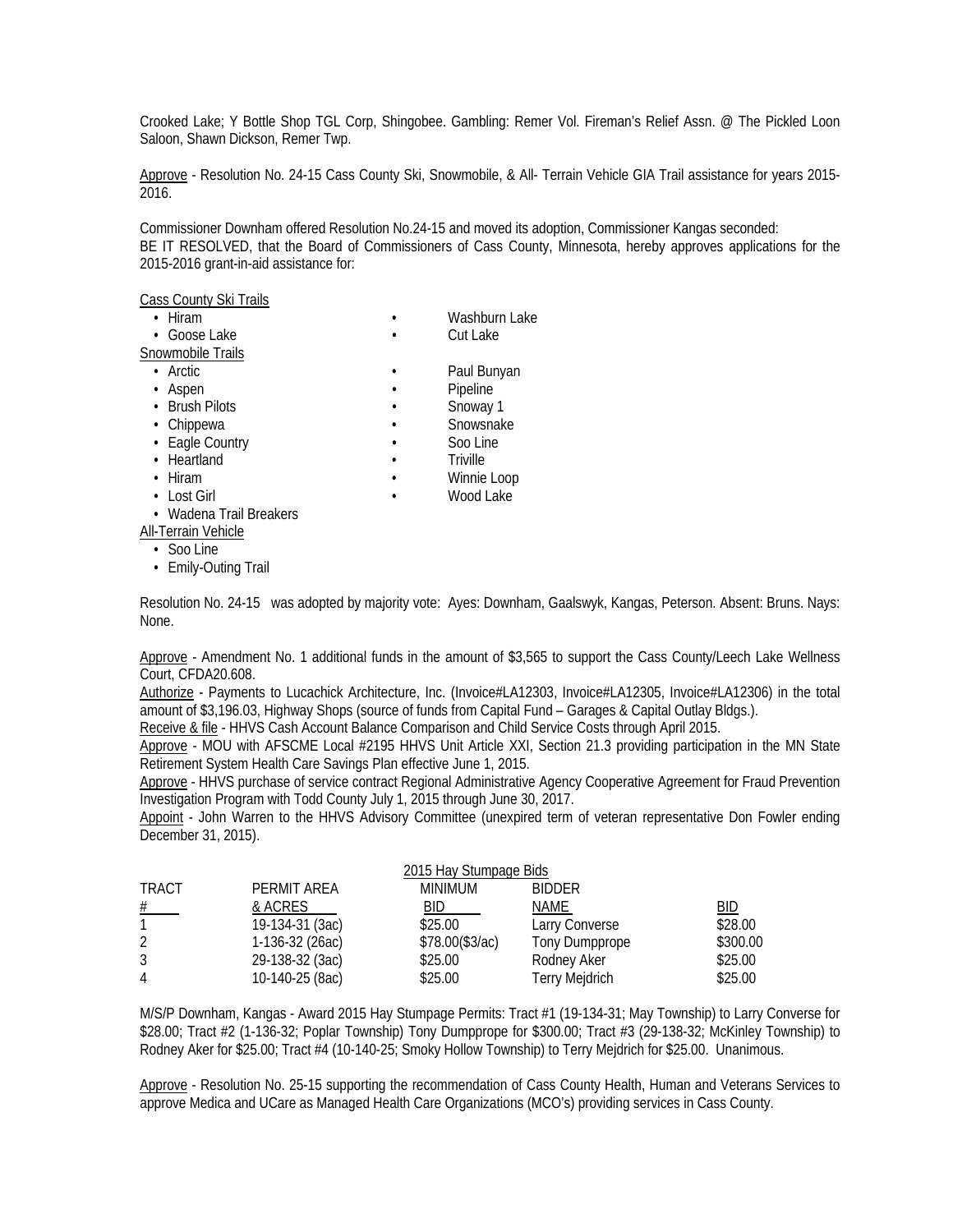Commissioner Downham offered Resolution No.25-15 and moved its adoption, Commissioner Kangas seconded:

WHEREAS, the Minnesota Department of Human Services has published a Request For Proposals to provide health care services to recipients of Medical Assistance and MinnesotaCare in 87 Minnesota counties including Cass County; and

WHEREAS, the Minnesota Department of Human Services has requested County evaluations and recommendations regarding the RFP proposals from each respective county; and

WHEREAS, Blue Cross Blue Shield Blue Plus; HealthPartners; Medica; and UCare submitted proposals to provide managed health care services in Cass County; and

WHEREAS, representatives of Cass County Health, Human and Veterans Services have reviewed and evaluated the proposals; and

WHEREAS, Medica and UCare have submitted proposals suitable to meet our needs through RFP reviews.

WHEREAS, representatives of Cass County Health, Human and Veterans Services recommends limiting Managed Care Organizations (MCOs) providing managed health care services in Cass County to two (MCOs).

THEREFORE, BE IT RESOLVED that the Cass County Board of Commissioners supports the recommendation of Cass County Health, Human and Veterans Services approving Medica and UCare as Managed Care Organizations (MCOs) providing managed health care services in Cass County.

Resolution No. 25-15 was adopted by majority vote: Ayes: Downham, Gaalswyk, Kangas, Peterson. Absent: Bruns. Nays: None.

 Receive & file - Notification from the MacArthur Foundation Safety & Justice Challenge Grant, that Cass County was not selected.

 Approve - 2015 FSC/Rainforest Alliance Re-Assessment Audit agreement that serves as a contract between Cass County and Smartwood to conduct the 2015 Re-Assessment 5 Year Audit.

 Approve - Letters of support for National Joint Powers Alliance Innovation Funding Program (NJPA) for Region 5 shared contract manager position, Morrison County/Apple Tree Dental, and Cass County EDC for Project Management and Economic Development Reporting.

Receive & file - Crow Wing County Jail 2014 Annual Report.

 Receive & file - Timber auction results of Thursday, May 28, 2015, totaling 4,881.50 cords plus 170.20 mbf saw timber totaling \$153,477.00.

Authorize - HHVS Director Wells to execute the Master Subscriber Agreement for MN Court Data Services for Governmental Agencies dated March 31, 2015.

 2B. Administrator Yochum summarized the Citizen Budget Committee Meeting held on Friday, May 22, 2015. As requested by the County Board the Committee met to discuss the Cass County HRA request for an annual property tax levy of \$50,000.00. Mr. Yochum reported that the recommendation of the Citizen Budget Committee is to forgive the December 16, 2014 HRA promissory note and to respectfully decline the option of a special levy approach to HRA funding, but rather, to utilize the annual County budget process. Cass County HRA Director Scott Wilson expressed appreciation for consideration of the loan forgiveness and plans to utilize the County budgeting process if the County Board accepts the recommendation of the committee.

 M/S/P Peterson, Gaalswyk – To approve the recommendation of the Citizen Budget Committee by hereby forgiving the repayment of the December 16, 2014 HRA promissory note and to respectfully decline the option of a special levy approach to HRA funding, but rather, to utilize the annual County budget process. Unanimous.

- 3B. MN State Senator District 5 Tom Saxhaug, MN State Representative 5B Tom Anzelc, and MN State Representative 5A John Persell discussed the 2015 regular session as well as the upcoming special session. The Board thanked the legislators for the update. No action was taken.
- 3A. Dave Bubser of Rainforest Alliance discussed the Forest Stewardship Council certification history. Cass County has been certified since July 1, 2000, represents the  $7<sup>th</sup>$  largest land area certificate (out of 51 in the nation), and the 9<sup>th</sup> oldest continuously certified forest management certificate in the United States. Mr. Bubser congratulated the Cass County Land Department for the high level of professionalism in forest resource management. Mr. Bubser presented Cass County a certificate recognizing the Cass County Land Department. Land Commissioner Josh Stevenson acknowledged Forest Resource Manager Amy Rand for her leadership in maintaining FSC Certification.